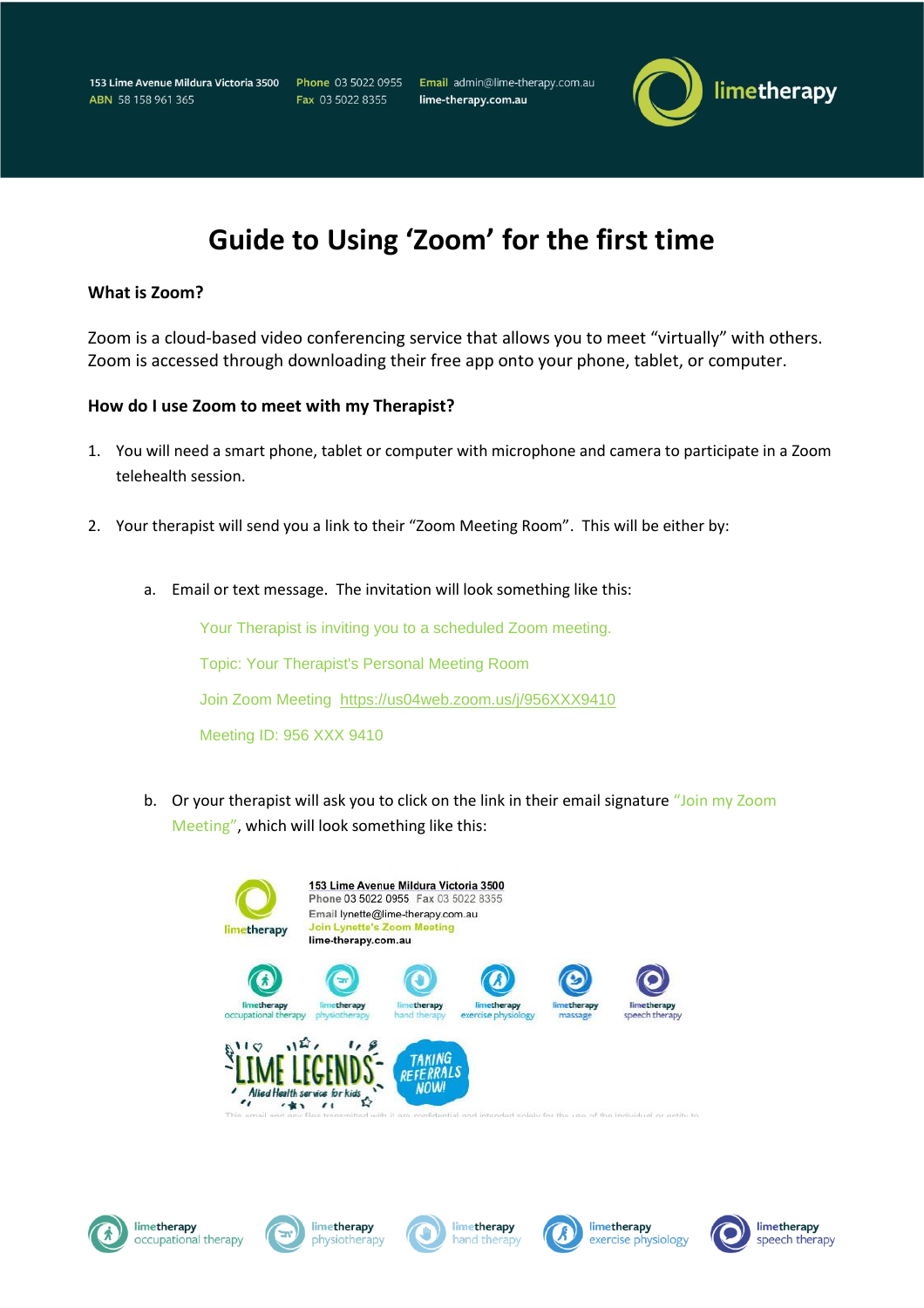3. The first time you try to join a Zoom meeting (by clicking on the link your therapist sends you) you will be prompted to download their software (it's a good idea to do this before your scheduled session).



Alternatively you can search for the Zoom App in the App store on your device by typing 'Zoom' in the search bar (see below).



Or if using a computer, Zoom can be downloaded via your web browser - [https://zoom.us](https://zoom.us/)